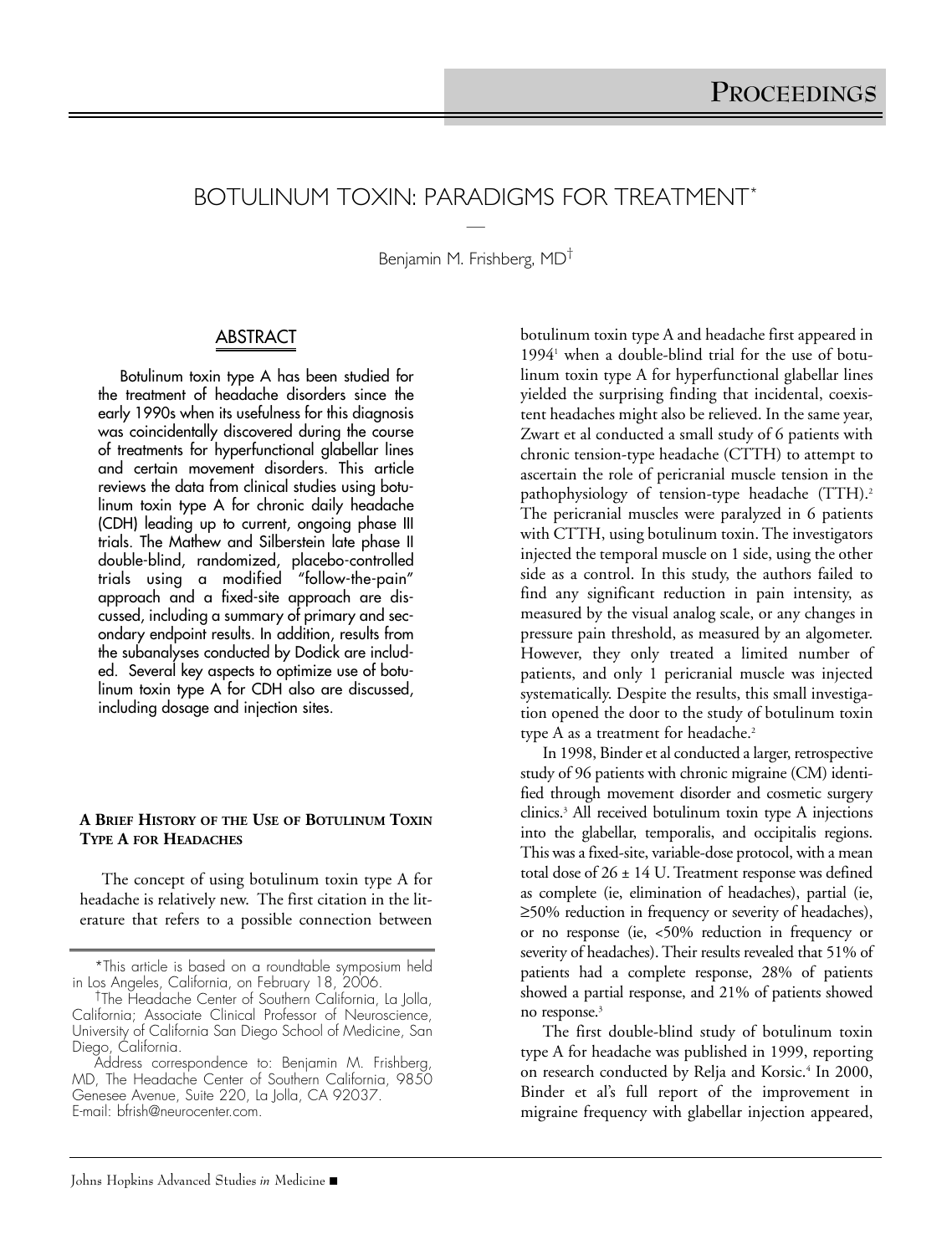as did the first double-blind trial examining the use of forehead injections for headache.5,6 Silberstein et al conducted a double-blind, vehicle-controlled investigation of patients ( $n = 123$ ) who experienced 2 to 8 moderate-to-severe migraines per month.<sup>6</sup> Researchers randomly assigned these patients to 1 of 3 groups: placebo ( $n = 41$ ), 25 U botulinum toxin type A ( $n =$ 42), or 75 U of botulinum toxin type A  $(n = 40)$ . This was a fixed-site, fixed-dose trial, and subjects were injected into muscles of the frontalis, glabellar, and bilateral temporalis regions. The study endpoint was a significantly greater reduction in monthly headaches from baseline as compared to placebo. Compared to the placebo group, the 25-U group demonstrated significant improvement (*P* <.05) for frequency of moderate-to-severe migraines at months 2 and 3. Interestingly, the 75-U group was not differentiated from the placebo group.

Additional migraine measures improved with the administration of 25 U of botulinum toxin type A, including the frequency of all migraines, migraine severity, days per month requiring acute medication use, and migraine-associated vomiting. Treatmentrelated adverse events were transient and dose-dependent. They included blepharoptosis, diplopia, and muscle weakness in the immediate region of injection.6 Clinical experience has since shown that these adverse events may be avoided by more cautious placement of injections and appropriate dose adjustments.

Beginning in 2001, late phase II studies were initiated to examine the use of botulinum toxin type A for patients with episodic migraine (EM) in addition to chronic daily headache (CDH). Blumenfeld7 conducted a retrospective, open-label trial of 271 patients with various headache disorders including CDH (>15 headache-days/month; 40%), episodic TTH (12%), EM (12%), and patients with so-called mixed headache (<15 headache-days/month, combination of migraine and TTH; 36%). These patients were selected because they were refractory to conventional oral medication regimens (76%), had experienced medication overuse (49%), and/or experienced neck and shoulder pain (18%). In addition, 32% of patients reported depression as a comorbidity. The methodology was a follow-the-pain regimen with a mean dose of 63.2  $\pm$  14.5 U and an average of 3.4  $\pm$  1.6 treatments administered at approximately 12-week intervals. The author collected headache frequency and intensity data for 117 patients (Figures 1 and 2).<sup>8</sup> Blumenfeld

determined that botulinum toxin type A significantly reduced the frequency of headache from an average of  $18.9 \pm 10.3$  (at baseline) to  $8.3 \pm 8.9$  (at last treatment) headache days per month (*P* <.001), representing a





 $*P < 001$ .

 $CDH =$  chronic daily headache;  $TTH =$  tension-type headache.

Reprinted with permission from Blumenfeld A. Botulinum toxin type A (Botox) as an effective prophylactic treatment in headache. Poster presented at: 6th Headache Congress of the European Headache Federation; June 26-30, 2002; Istanbul, Turkey.<sup>8</sup>



# Figure 2. Intensity Data for Prophylactic Treatment in Headache

\* P <.001;  $\dagger P = .084$ ;  $\dagger P = .002$ .

CDH = chronic daily headache; TTH = tension-type headache. Reprinted with permission from Blumenfeld A. Botulinum toxin type A (Botox) as an effective prophylactic treatment in headache. Poster presented at: 6th Headache Congress of the European Headache Federation; June 26-30, 2002; Istanbul, Turkey.<sup>8</sup>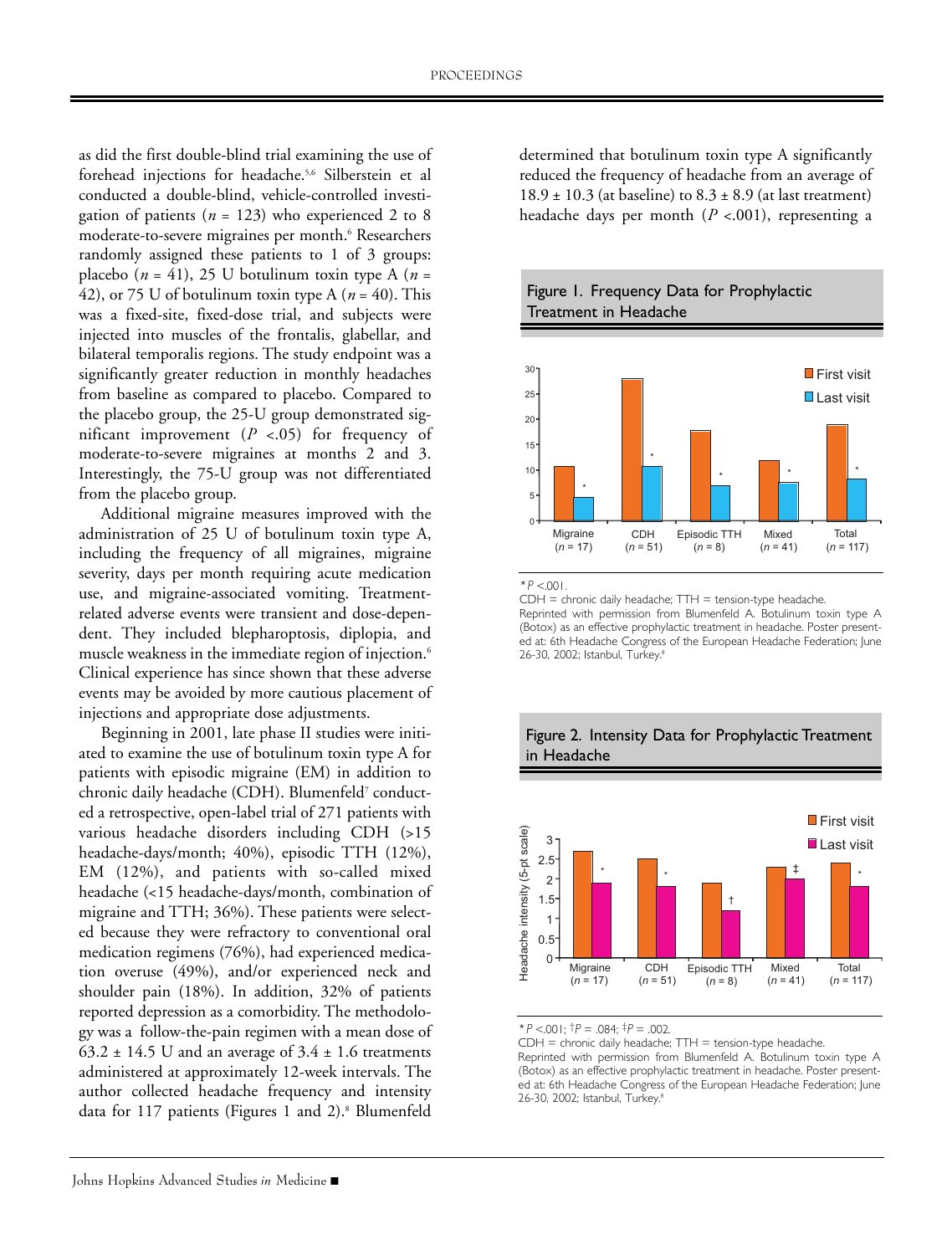56% reduction for all headache types. Headache intensity scores decreased from  $2.4 \pm 0.6$  (at baseline) to 1.8 ± 0.8 (at last treatment, *P* <.001)—a 25% reduction. In this investigation, treatment significantly lowered headache intensity scores for patients with migraine (*P* <.001), CDH (*P* <.001), and mixed headache ( $P = .002$ ) and showed a trend toward significance with episodic TTH  $(P = .064)$ .<sup>7</sup>

Recent late phase II data from randomized, controlled trials for the use of botulinum toxin type A in prophylaxis of CDH have been published.<sup>9,10</sup> Although these trials did not meet their primary endpoint (a significant mean change from baseline in the frequency of headache-free days at day 180 for the placebo nonresponder group), the treatment did result in patients having, on average, approximately 7 more headache-free days compared to baseline. The treatment met secondary efficacy outcome measures, including the percentage of patients experiencing at least a 50% decrease in the frequency of headache days, in addition to the reduction in headache frequency. In a subanalysis of the 228 subjects (64%) not taking prophylactic medication, the mean frequency of headaches per 30 days at baseline was 14.1 for the botulinum toxin type A group and 12.9 for the placebo group ( $P = .205$ ). After 2 injection sessions, the change in the mean frequency of headaches per 30 days was -7.8 in the botulinum toxin type A group compared with -4.5 in the placebo group ( $P = .032$ ) and continued to improve after a third injection session. Botulinum toxin type A treatment resulted in a more than 50% reduction in headache frequency in more than 50% of patients after 3 injection sessions as compared to baseline. Statistically significant differences between botulinum toxin type A and placebo also were evident for headache severity and use of acute medication.<sup>9,10</sup> Given this framework of clinical trials indicating a role for botulinum toxin type A in the treatment of headache, scientists have speculated as to its mechanism of action and precisely how to administer the toxin to most effectively treat various types of headache disorders.

### **THEORETICAL MECHANISM OF ACTION: WHY AND WHERE TO TREAT?**

Botulinum toxin type A blocks neuromuscular transmission by binding to high-affinity receptors on motor and sympathetic nerve terminals. On binding, botulinum toxin type A enters nerve terminals and inhibits the release of acetylcholine from vesicles locat-



BoNTA = botulinum toxin type A.

Reprinted with permission from Netter F. Atlas of Human Anatomy. Teterboro, NJ: Icon Learning Systems; 1997.<sup>12</sup> Courtesy of Elsevier Inc. All rights reserved. Injection labeling done by the author.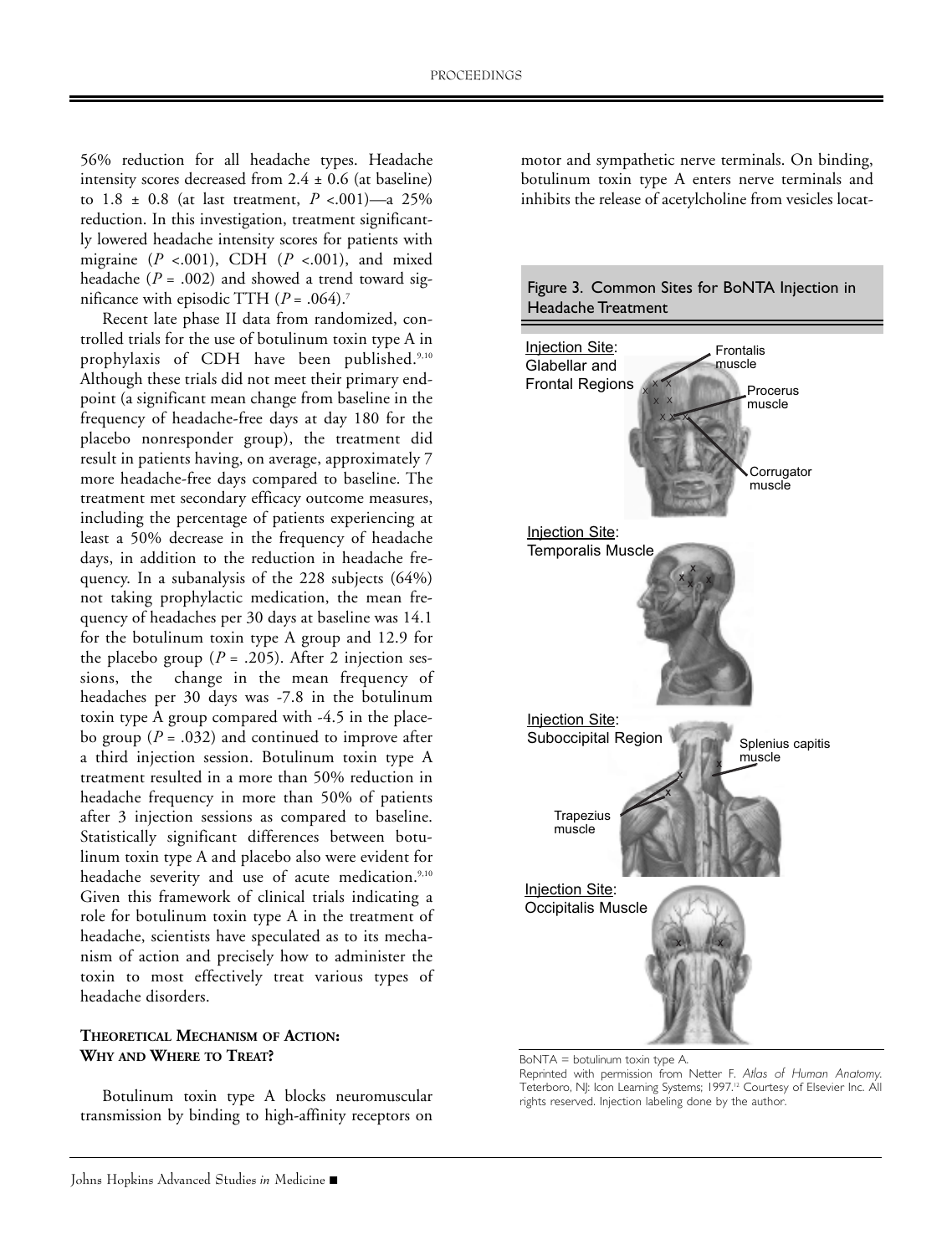ed on nerve endings. When injected in therapeutic doses, the toxin effects a partial chemical denervation and subsequent weakening of muscle. In addition, it impedes pain pathways by inhibiting the release of neuropeptide neurotransmitters associated with pain sensitization, and this is hypothesized to account for its effect on headache symptoms.<sup>11</sup> Clinicians and researchers have studied the innervation of the head and neck to determine, based on this mechanism of action, optimal treatment locations and doses.

Currently, there are 2 injection paradigms for CDH: the fixed-site and follow-the-pain approaches. For the fixed-site protocol, injection sites are predetermined and standardized for all patients, whereas for the follow-thepain concept, injections are administered into regions where patients report pain or tenderness, and thus are customized to each patient's individual situation. Some issues that are still unresolved include questions of most appropriate dosage and determining which sites to inject. Figure 3 illustrates commonly injected sites for the treatment of headache.<sup>12</sup>

# **CLINICAL TRIAL DATA: ESTABLISHING PARADIGMS FOR TREATMENT**

The double-blinded placebo-controlled data regarding the use of botulinum toxin type A for CDH are summarized in Tables 113-17 and 2.9,10,18 Most of the earlier studies were conducted on relatively small numbers of patients (ie, 30–60 subjects) and were mainly patients with CTTH. Doses ranging from 20 U to 200 U were administered, although the majority of trials used 100 U of botulinum toxin type A in a fixed-site regimen. Positive outcomes included significant decreases in headache severity and headache intensity,<sup>13,15-17</sup> in addition to increases in headache-free days.<sup>14</sup> In addition, sec-

| Study                       | LOE/Study Design                    | CDH Subtype                                     | Dose/Injection Site | Outcomes Measures/Results<br>$(+)$ = positive outcomes; (-) = negative or NS<br>Primary<br>Secondary and Adverse Events |                                                                                                                       |  |  |  |
|-----------------------------|-------------------------------------|-------------------------------------------------|---------------------|-------------------------------------------------------------------------------------------------------------------------|-----------------------------------------------------------------------------------------------------------------------|--|--|--|
| Smuts et al <sup>13</sup>   | DB, RCT, PBO                        | $(n = 41)$<br><b>CTTH</b> failed<br>prophylaxis | 100 U FS            | (+) Severity                                                                                                            | (+) Headache scores<br>(+) Headache-free days<br>(+) Quality of life<br>No adverse events                             |  |  |  |
| Schmitt et al <sup>14</sup> | DB, RCT, PBO<br>Headache diaries    | $(n = 60)$<br><b>CTTH</b>                       | 20 U FS             | (+) Pain intensity                                                                                                      | (-) Headache-free days<br>(-) Acute medications<br>No adverse events                                                  |  |  |  |
| Relja <sup>15</sup>         | DB, RCT, PBO                        | $(n = 30)$<br><b>CTTH</b>                       | 100 U or PBO, FS    | $(+)$ $\downarrow$ Pericranial<br>tenderness vs PBO                                                                     | All showed:<br>$(+)$ $\downarrow$ Severity<br>$(+)$ $\downarrow$ Headache-free days vs<br>PBO<br>No adverse events    |  |  |  |
| Padberg et al <sup>16</sup> | DB, RCT, PBO                        | $(n = 40)$<br>CTTH                              | 100 U or PBO, FS    | $(+) \downarrow$ Intensity<br>(VAS scale)                                                                               | (+) ↑ Headache-free days vs<br>PBO<br>↓ Frequency vs PBO<br>↓ Medication days vs PBO<br>$^{(+)}$<br>No adverse events |  |  |  |
| Ondo et al <sup>17</sup>    | DB, RCT, PBO<br>$12$ wk<br>12 wk OL | $(n = 60)$<br>CTTH and TM                       | 200 U FTP           | (+) Headache-<br>free days                                                                                              | (+) Global impressions<br>(+) Abortive medications<br>Mild adverse events (NS)                                        |  |  |  |

# Table 1. CDH Early Studies of BoNTA

BoNTA = botulinum toxin type A; CDH = chronic daily headache; CTTH = chronic tension-type headache; DB = double-blind; FS = fixed site; FTP = follow-the-pain; LOE = level of evidence; NS = not significant; OL = open-label; PBO = placebo; RCT = randomized controlled trial; TM = transformed migraine; VAS = visual analog scale. Data from Smuts et al<sup>13</sup>; Schmitt et al<sup>14</sup>; Relja<sup>15</sup>; Padberg et al<sup>16</sup>; and Ondo et al.<sup>17</sup>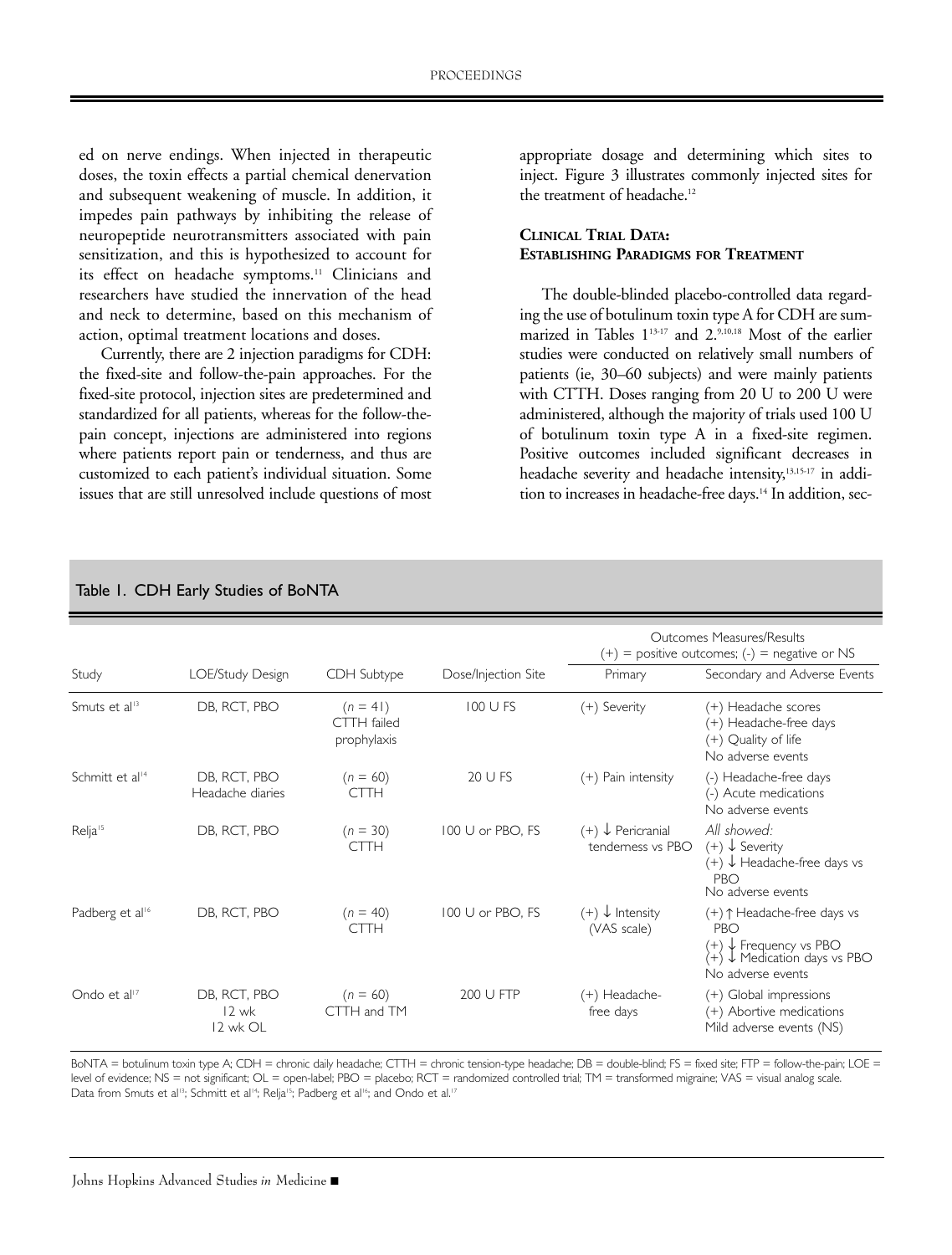ondary positive outcomes included improved quality of life and a reduction in the use of abortive medications. Adverse events were mild or absent.

These studies paved the way for the late phase II studies (Table 2)<sup>9,10,18</sup> and the phase III investigations currently under way. Phase II investigations by Mathew et al<sup>9</sup> and Silberstein et al<sup>18</sup> were randomized, double-blind, placebo-controlled trials. The 2 trials differed in that Mathew et al used a modified followthe-pain approach, injecting between 105 U and 260 U of botulinum toxin type A, whereas the Silberstein et al paradigm included 3 fixed-site doses of 75 U, 150 U, or 225 U versus placebo. The Silberstein et al study did not meet the primary or secondary endpoints even though improvements were seen in the botulinum toxin type A and placebo groups.<sup>18</sup> Although the primary endpoint for the Mathew et al study of headache-free days was not met, the secondary endpoint of responder rate was met, with more than 50% of patients experiencing a decrease in headache frequency.9 In addition, data from an earlier investigation (but not supported by this study) suggest that the effect of botulinum toxin type A may be enhanced over time. The earlier study was a retrospective, openlabel design involving 112 patients with CM who had 1 or more of the following inclusion criteria: high disability scores (>30 on the Migraine Assessment Disability scale [range, 30–180]), failure to improve with prophylactic pharmacotherapy, failure to tolerate prophylactic pharmacotherapy, unable or unwilling to use a serotonin agonist, and/or being of advanced age. Injection doses ranged from 50 U to 100 U in a fixedsite or follow-the-pain regimen. These individuals had a significant decrease in the mean number of headache

| $\mu$ and $\mu$ . Late i hase if if ial Data for CDTT and DOINTA |                                         |                                                                       |                                      |                                                                                                                           |                                                                                                                                                                                                                   |  |  |  |  |
|------------------------------------------------------------------|-----------------------------------------|-----------------------------------------------------------------------|--------------------------------------|---------------------------------------------------------------------------------------------------------------------------|-------------------------------------------------------------------------------------------------------------------------------------------------------------------------------------------------------------------|--|--|--|--|
| Study                                                            | LOE/Study Design                        | CDH Subtype                                                           | Dose/Injection Site                  | Outcomes Measures/Results<br>= positive outcomes;(-) = negative or NS<br>$(+)$<br>Secondary and Adverse Events<br>Primary |                                                                                                                                                                                                                   |  |  |  |  |
| Mathew et al <sup>9</sup>                                        | DB, RCT, PAR, PBO<br>Duration: 11 mo    | $(n = 355)$<br>$CM \pm CTH$                                           | 105-260 U FTP                        | (-) Headache-free days<br>(PNR group)                                                                                     | (+) Headache-days vs PBO<br>(+) % Pts = $\geq$ 50% $\downarrow$ headache<br>frequency (responder rate)<br>(+) Frequency of headache/mo<br>(change from baseline)<br>4/173 BoNTA pts d/c due to<br>AF <sub>S</sub> |  |  |  |  |
| Dodick et al <sup>10</sup>                                       | Subgroup analysis of<br>Mathew et al    | $(n = 228)$<br>Pts not taking<br>prophylactic<br>medications          | 105-260 U FTP<br>(from Mathew et al) | A priori:<br>(+) Headache frequency<br>(+) Headache days<br>$(+)$ $\downarrow$ Headache severity                          | Subgroup analyses<br>$(+)$ % Pts = $\geq$ 30%<br>$\downarrow$ headache frequency<br>$(+)$ % Pts = $\geq$ 50%<br>$\sqrt$ headache frequency<br>$(+)$ $\downarrow$ Days of acute medications                        |  |  |  |  |
| Silberstein et al <sup>18</sup>                                  | DB, RCT, PAR, PBO<br>Electronic diaries | $(n = 702)$<br>$CM \pm CTH$<br>(+) Acute headache<br>pain medications | 75, 150, or<br>225 U FS              | (-) Headache-free days<br>(NS d 180, PNR, all doses)                                                                      | (+) % Pts = $\geq$ 50% $\downarrow$ headache<br>frequency<br>(+) Headache frequency<br>(d 30, 240)<br>(+) Acute headache medication<br>use<br>Transient, mild-moderate AEs<br>(27/702 d/c due to AEs)             |  |  |  |  |

# Table 2. Late Phase II Trial Data for CDH and BoNTA

AE = adverse event; BoNTA = botulinum toxin type A; CDH = chronic daily headache; CM = chronic migraine; CTTH = chronic tension-type headache; DB = double-blind;  $d/c =$  discontinued; FS = fixed site; FTP = follow-the-pain; LOE = level of evidence; NS = not significant; PAR = population-attributable risk; PBO = placebo;  $PNR =$  placebo nonresponders; pts = patients;  $RCT =$  randomized controlled trial. Data from Mathew et al<sup>9</sup>; Dodick et al<sup>10</sup>; and Silberstein et al.<sup>18</sup>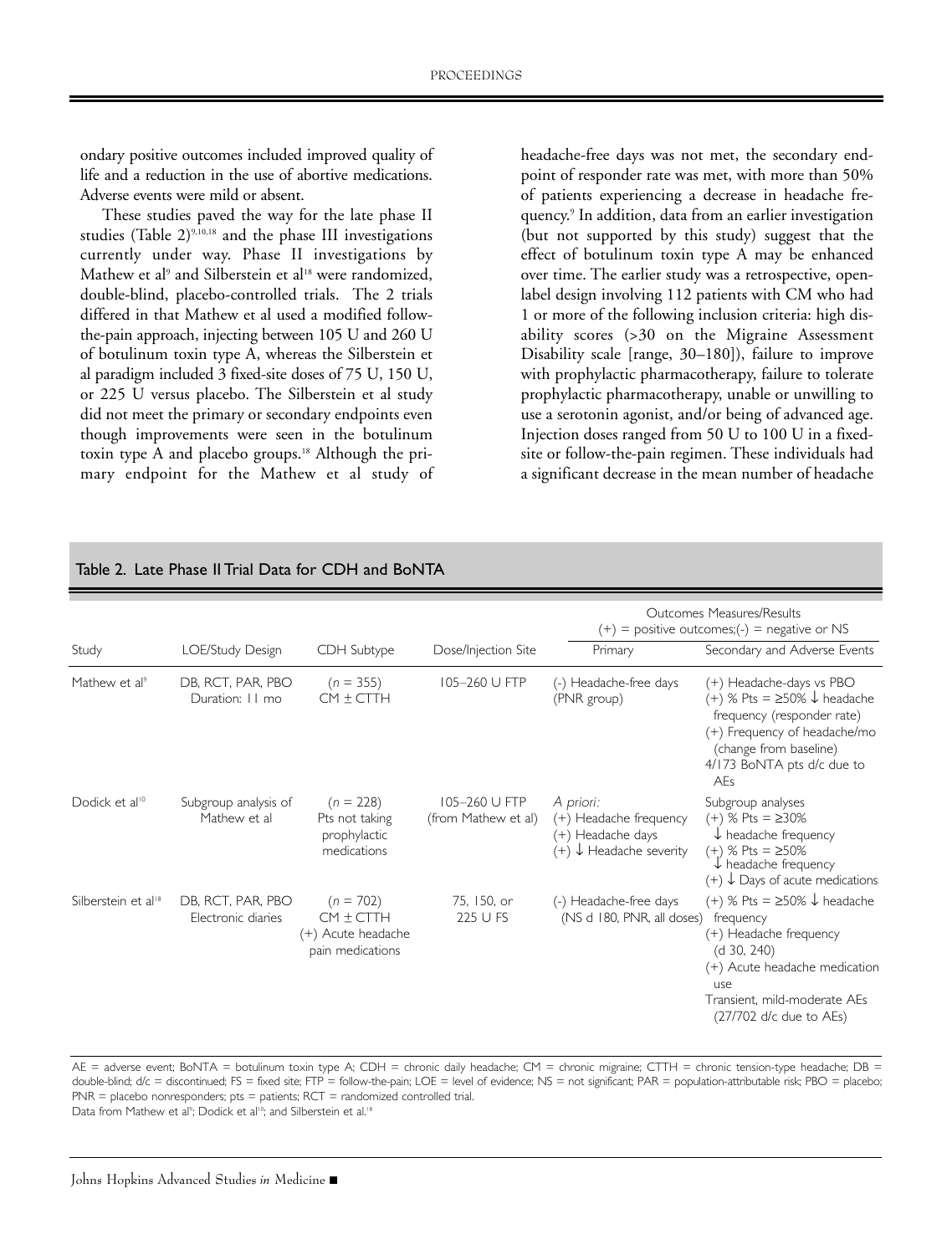days (from  $64.4 \pm 2.2 - 29.3 \pm 7.1$ ) at 3 months after the initial botulinum toxin type A treatment (*P* <.001). Seventy-eight patients who received a second treatment cycle experienced a significant reduction in mean headache days  $(33.9 \pm 5.7)$  pretreatment vs  $22.7 \pm 5.1$  at 3 months posttreatment, respectively; *P* <.01). A further significant reduction in mean headache days was observed in 60 patients returning for treatment cycle  $3(21.5 \pm 4.5)$  pretreatment vs 13.2 ± 2.7 posttreatment, respectively; *P* <.05). In patients returning for subsequent treatment cycles 4 to 6, the number of mean headache days remained low.19 Again, as with earlier studies, botulinum toxin type A was found to be safe and well tolerated.

### **CURRENT TREATMENT PARADIGM**

The most commonly used current botulinum toxin type A treatment paradigm consists of using 100 U of botulinum toxin type A in a 4 to 1 dilution and distributing it to a large number of sites in a relatively fixed-site, fixed-dose pattern, with the option of following-the-pain. The current phase III study is using a fixed-site, slightly modifiable fixed-dose regimen with approximately 170 U of botulinum toxin type A. This treatment paradigm is based on the success of the late phase II study rather than the predominant treatment paradigm in the real world. Although at the present time, physicians are administering these injections, it may be within the scope of practice for well-trained registered nurses, nurse practitioners, and physician assistants to also carry out these injections.

### **CONCLUSIONS**

Chronic daily headache remains relatively frequent, often very disabling, and usually difficult to treat effectively without medication side effects. An efficacious therapy without significant side effects, much less a cure, still eludes us. Clinicians and researchers continue to search for a safe and effective treatment for this disabling condition. The use of botulinum toxin type A represents a departure from traditional, systemic prophylactic therapies. It has been shown to be safe and only requires treatment approximately every 12 weeks. Although not all of the endpoints in the late phase II studies yielded significant outcomes, many headache specialists believe that botulinum toxin type A is a promising and novel treatment for the prevention of CDH. Phase III studies that are currently ongoing will hopefully answer many of the as yet unanswered questions about dosing, injection sites, and of course, efficacy. For now, botulinum toxin type A represents one more pharmacotherapeutic option for the millions of patients who are frustrated by the pain of chronic headache unrelieved by existing acute and preventive therapies.

### **DISCUSSION**

*Dr Frishberg:* In the treatment paradigm, we have fixed-site and follow-the-pain regimens. Each patient is separate and different, and in my opinion, one needs to look at the location of the pain, presence of trigger points, and presence of tenderness rather than doing the same thing in every patient. My question is, if a patient always has unilateral headaches, do we have to treat bilaterally? I have never not treated both sides, but I have treated people with more neurotoxin on one side than on the other. I have heard from other neurologists about patients who were only treated unilaterally, because they had headaches that were always on the same side, and then after treatment, the headache pain moved to the other side.

*Dr Dodick:* That is why I will not treat purely unilaterally. Even if someone has a very unilateral headache pattern, I will inject 10% or 20% of the medication on the other side.

*Dr Saxton:* I have seen pain migration similar to that in patients with cluster headaches, not with botulinum toxin, but with other preventive and acute treatments during a cluster, and their pain then shifts to the other side. If you are targeting a specific area in the follow-the-pain technique, does this then just become a trigger point injection?

*Dr Schim:* No, I do not go for the trigger point, but I look for postural imbalance, dystonic features, and myofascial features as an indication. It is very common to see someone come in, and you can see immediately that one shoulder is higher than the other by 1 cm. Their headaches are right-sided. You touch the neck, and you feel the levator muscle is in spasm.

*Dr Saxton:* But I think that if you want to be able to compare one study to another and analyze the data, it would be best to try to develop a standard protocol and have everyone conform to those guidelines and techniques.

*Dr Frishberg:* We are in the midst of a large phase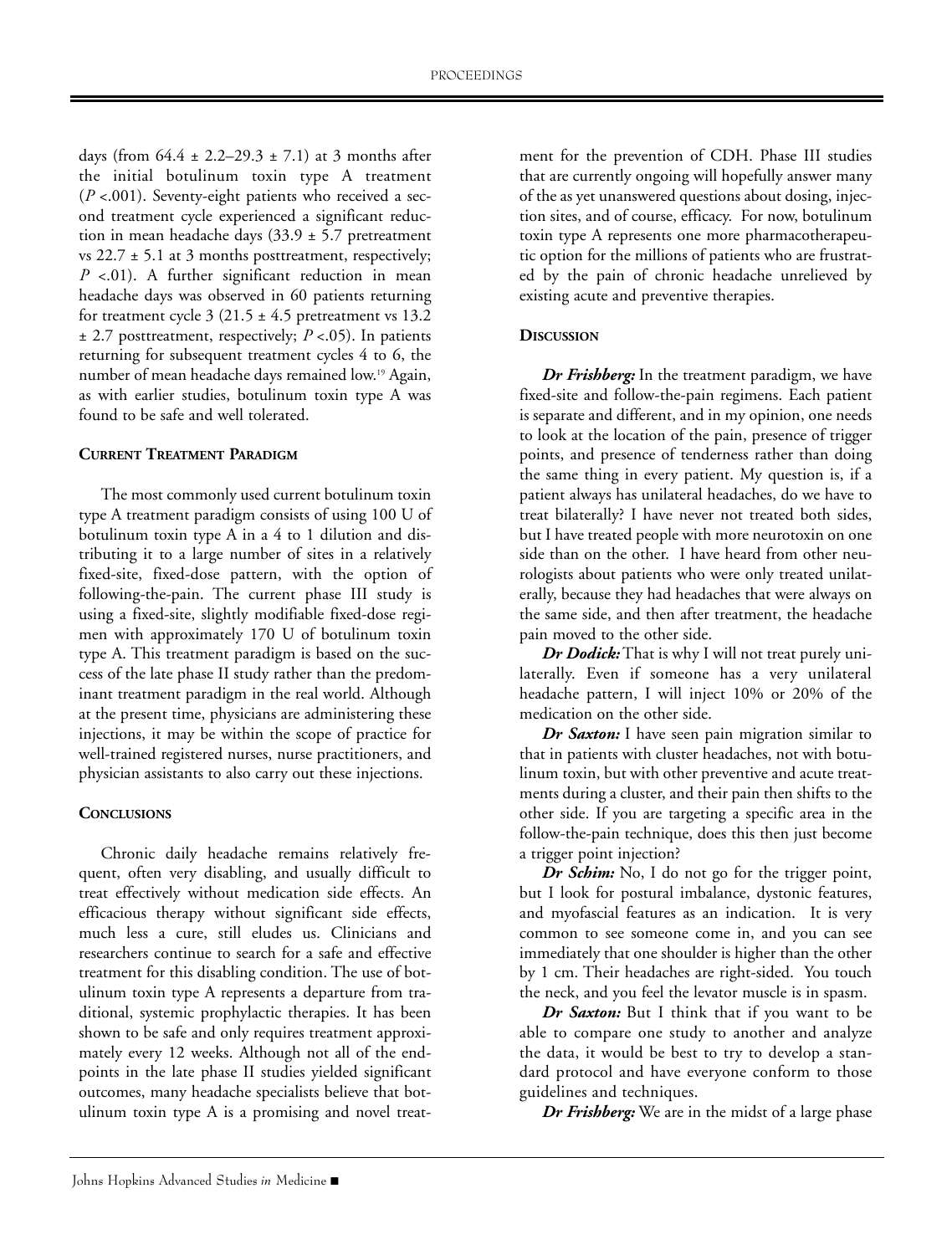III study and are all following the same standard protocol—one that may be very different from our usual treatment methods; thus, we will see what comes out of this study. But different treating injectors have different experiences, and I treat very differently than what I think of as mainstream. For example, I administer approximately 30 injections per session. I like to use a dilute solution, cover more areas, and really spread the medication around. Would you all share what you are doing in terms of your treatment paradigms for CDH?

*Dr Mondell:* In terms of the number of injections I give, I find that it mirrors your protocol. As for the typical number of units used, in my patient population, my average is 150 U to 175 U. However, the range is from 100 U to 200 U administered in a fixedsite (and largely fixed-dose) regimen that permits modification to allow for following-the-pain—especially posteriorly and temporally—to meet the needs of the individual patient being treated.

*Dr Saxton:* I use 100 U in a fixed-site regimen with 2 sites in the neck.

*Dr Aurora:* I may start with 100 U, but usually go to between 150 U and 175 U. I usually will follow a fixed-site, fixed-dose regimen, and then I may customize where I think more medication is needed, such as in the trapezius, suboccipitalis, and temporalis muscles, because these are such large muscles. If a patient tells me that he or she has a particularly tender spot, I also will inject at that site.

Dr Schim: My approach is fixed-site, fixed-dose across the frontal areas. Even if their pain is very asymmetric, I want them to be cosmetically acceptable. The exception I will make is at the scalp line. If I am treating at a low dose—100 U to me is a low dose—I might inject 3 locations on the painful side, but only 2 on the less painful side. For example, I will treat asymmetrically at the corrugator muscle if I think I need to. I will frequently treat very asymmetrically into the temporalis muscle if necessary—sometimes 10 U or 15 U on one side versus 40 U or 50 U on the other side—especially if there are temporomandibular disorder components. Posteriorly, if patients are asymmetric in their pain patterns or if they have any subtle dystonic features, I am going to capitalize on that and use the drug asymmetrically there.

*Dr Dodick:* My treatment regimen depends on the patient's pain pattern. If the pain is always anterior, I give 25 U to 50 U fixed-site, fixed-dose in the frontal

region, including the temporalis muscle. If the pain is anterior and posterior, but does not involve the neck, I will give the patient 100 U typically, with the other 50 U divided equally between the occipitalis and suboccipitalis muscles. If patients have neck involvement, then typically I will decrease the dose in the occipitalis and suboccipitalis and administer the toxin into the splenius capitis, cervical paraspinal, and trapezius muscles. It is a rare patient in my practice that gets more than 150 U. Most patients get 100 U or less of botulinum toxin type A.

*Dr Saxton:* Have any of you changed from a 2:1 to a 4:1 dilution?

*Dr Schim:* We started off at a 2:1 dilution, and then we started managing more patients with headache who had more severe pain. After looking at some of the literature regarding the use of botulinum toxin type A for spasticity where there is a large territory that you want to infiltrate with toxin, it seemed logical to use a larger volume (4:1 dilution) and allow better infusion.

*Dr Saxton:* A patient came in the other day and told me that she had gotten botulinum toxin once or twice, and it was associated with atrophy of her temporalis muscle. How often do you see that?

*Dr Frishberg:* It is fairly well reported that this can cause temporalis muscle wasting. It depends the amount of toxin used. I personally have not had a patient with this problem, but have heard about it from other injectors. I have noticed some patients who have some thinning of the temporalis muscle. However, it is important to remember that like most of the adverse side effects, they resolve completely with time, and it should be reversible once the treatments are stopped.

## REFERENCES

- 1. Keen M, Blitzer A, Aviv J, et al. Botulinum toxin A for hyperkinetic facial lines: results of a double-blind, placebo-controlled study. Plast Reconstr Surg. 1994;94:94-99.
- 2. Zwart JA, Bovim G, Sand T, Sjaastad O. Tension headache: botulinum toxin paralysis of temporal muscles. Headache. 1994;34:458-462.
- 3. Binder W, Brin MF, Blitzer A, et al. Botulinum toxin type A (BTX-A) for migraine: an open label assessment. Mov Disord. 1998;13:241(P4-104).
- 4. Relja MA, Korsic M. Treatment of tension-type headache by injections of botulinum toxin type A: double-blind placebocontrolled study. Neurology. 1999;52:A203.
- 5. Binder WJ, Brin MF, Blitzer A, et al. Botulinum toxin type A